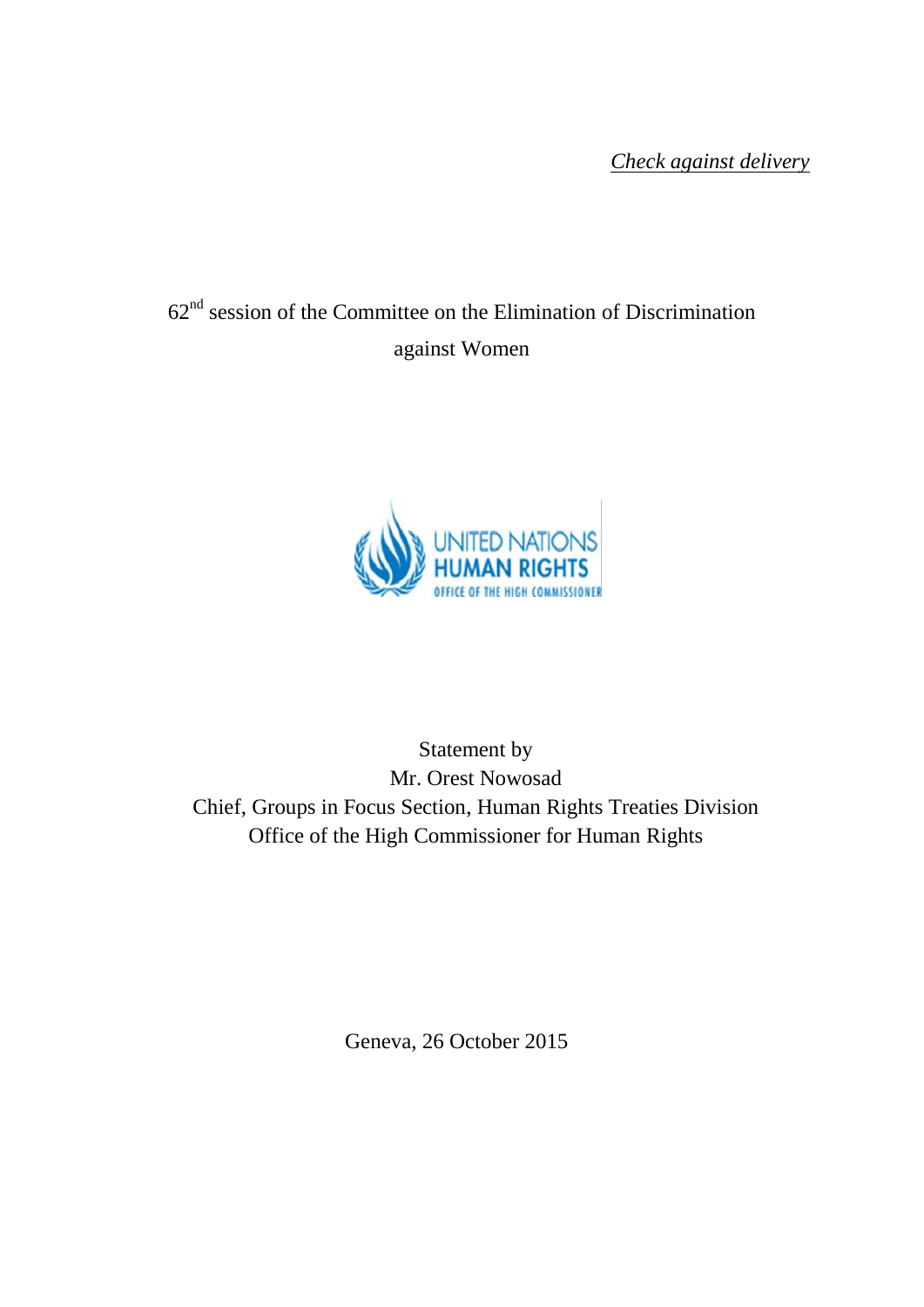#### *Distinguished members of the Committee,*

## *Ladies and gentlemen,*

It is a pleasure to be with you for the opening of the sixty-first session of the Committee on the Elimination of Discrimination against Women and to welcome you on behalf of the High Commissioner for Human Rights, Zeid Ra'ad Al Hussein.

#### 2030 Agenda for Sustainable Development

On 25 September, the General Assembly adopted the 2030 Agenda for Sustainable Development. The Agenda sets out a people- and planet-centred vision for human rightsbased, gender-sensitive sustainable development. In Goal 5, Member States commit to "achieve gender equality and empower all women and girls" by 2030. This goal is reinforced by gender-sensitive targets underpinning other goals. For example, in Target 3.7, States undertake to ensure universal access to sexual and reproductive health-care services, including family planning. Target 4.5 calls for eliminating gender disparities in education.

However, certain targets include caveats about national law, which could be seen to set lower standards than those forming part of States' existing international obligations. For instance, Target 5.a on women's equal rights to economic resources, land and property is qualified by a reference to "in accordance with national laws", which in some cases may be below existing international obligations. The fact that States reaffirm their commitment to international law in the Agenda and emphasize that the Agenda "is to be implemented in a manner that is consistent with the rights and obligations of States under international law" is therefore of crucial importance.

It is critical that the implementation of the 2030 Agenda is based on a robust followup and review framework that is grounded in international human rights standards, including the CEDAW Convention. While Governments have the primary responsibility for follow-up and review in relation to the progress made in implementing the Agenda, human rights input to the follow-up and review of the goals and targets should be ensured through structured linkages to the UN human rights mechanisms, including CEDAW as well as the other treaty bodies, in order to address remaining gaps in the Agenda during the implementation phase.

#### *Madam Chair,*

In your statement to the Third Committee two weeks ago, you reiterated the call on Member States by the treaty body Chairpersons to ensure that information gathered and acted upon by the UN human rights mechanisms, in particular CEDAW and other treaty bodies, is systematically included to ensure an effective, inclusive and transparent follow-up and review framework for the implementation of the 2030 Agenda. I understand that the Committee will look into possible ways and means of engaging in relation to the achievement of Target 5.1, the indicator for which shall be adopted in March 2016.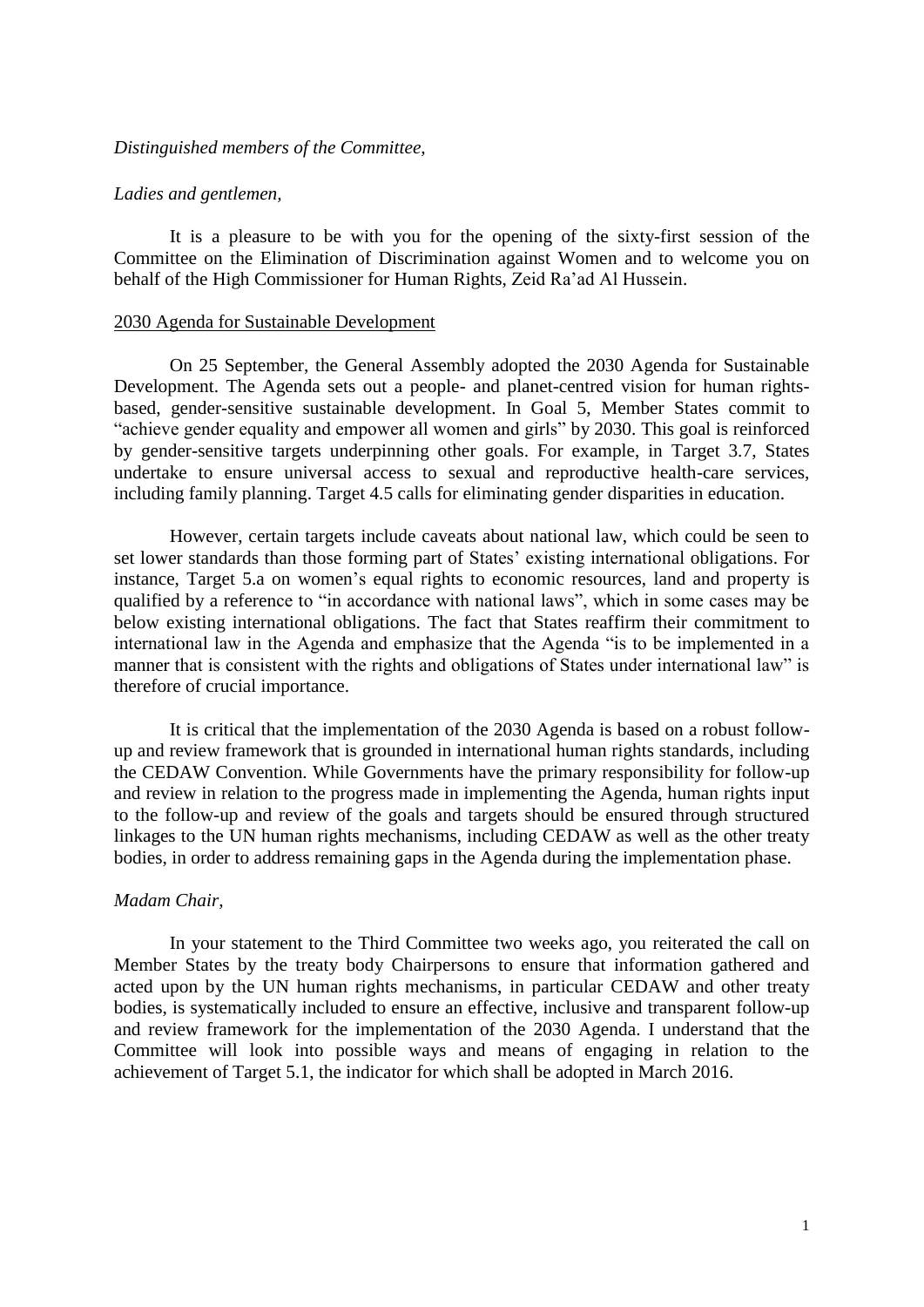# General Assembly

#### *Distinguished members,*

I would like to now turn to the work of other UN bodies dealing with women's rights. In parallel to the Sustainable Development Summit, the People's Republic of China and UN Women co-hosted the "Global Leaders' Meeting on Gender Equality and Women's Empowerment: A Commitment to Action" on 27 September. The meeting was the culmination of the 18-month review by 167 States of the status of implementation of the Beijing Platform for Action on the occasion of its  $20<sup>th</sup>$  anniversary. It was attended by 86 Heads of State/Government who made personal commitments to accelerate implementation of gender equality and achieve a Planet 50-50 by 2030.

During the present 70<sup>th</sup> session, the General Assembly will devote time to discussing the situation of rural women as well as violence against women migrant workers. Both issues are of relevance to your current work on a draft General Recommendation on rural women and on updating General Recommendation No. 19 (1992) on violence against women. In addition, the General Assembly will assess the reflection of gender perspectives in its own work, that of ECOSOC and of its functional commissions.

# Human Rights Council

On 15 September, during its  $30<sup>th</sup>$  session, the Human Rights Council held its annual discussion on the integration of a gender perspective in the work of the Council, which this year focused on gender parity. The High Commissioner for Human Rights opened the discussion, recalling that achieving gender equality remains one of the most persistent challenges in the human rights landscape, as no country has yet achieved full equality between women and men. He emphasized that gender parity is a matter of rights, allowing women and men to participate equally in all spheres of life. The aim of the 2015 panel discussion, which was moderated by your colleague Patricia Schulz, was to analyse main challenges to achieving parity in international human rights bodies, in particular the Council and its mechanisms.

In his opening statement, the High Commissioner also announced his commitment to the Office being a member of the Geneva Gender Champions campaign launched by UNOG Director-General Michael Moller and U.S. Ambassador Pamela Hamamoto to promote gender parity. The High Commissioner pledged that he would no longer take part in any panel that does not include women experts and to improve gender parity within OHCHR, in particular at the senior management level.

#### Security Council

On 14 October, the independent Global Study on implementation of Security Council resolution 1325 was launched during the High Level Review convened by the Security Council to assess 15 years of progress in implementing the resolution at global, regional and national levels. The Global Study, led by Radhika Coomaraswamy with the support of a High-Level Advisory Group comprising your colleague Pramila Patten, states that resolution 1325 was conceived as a human rights resolution and that any policy or programme on women, peace and security must be conducted with this in mind. Throughout the chapters of the Global Study, there are many references to CEDAW, in particular General Recommendation No. 30 (2013) on women in conflict prevention, conflict and post-conflict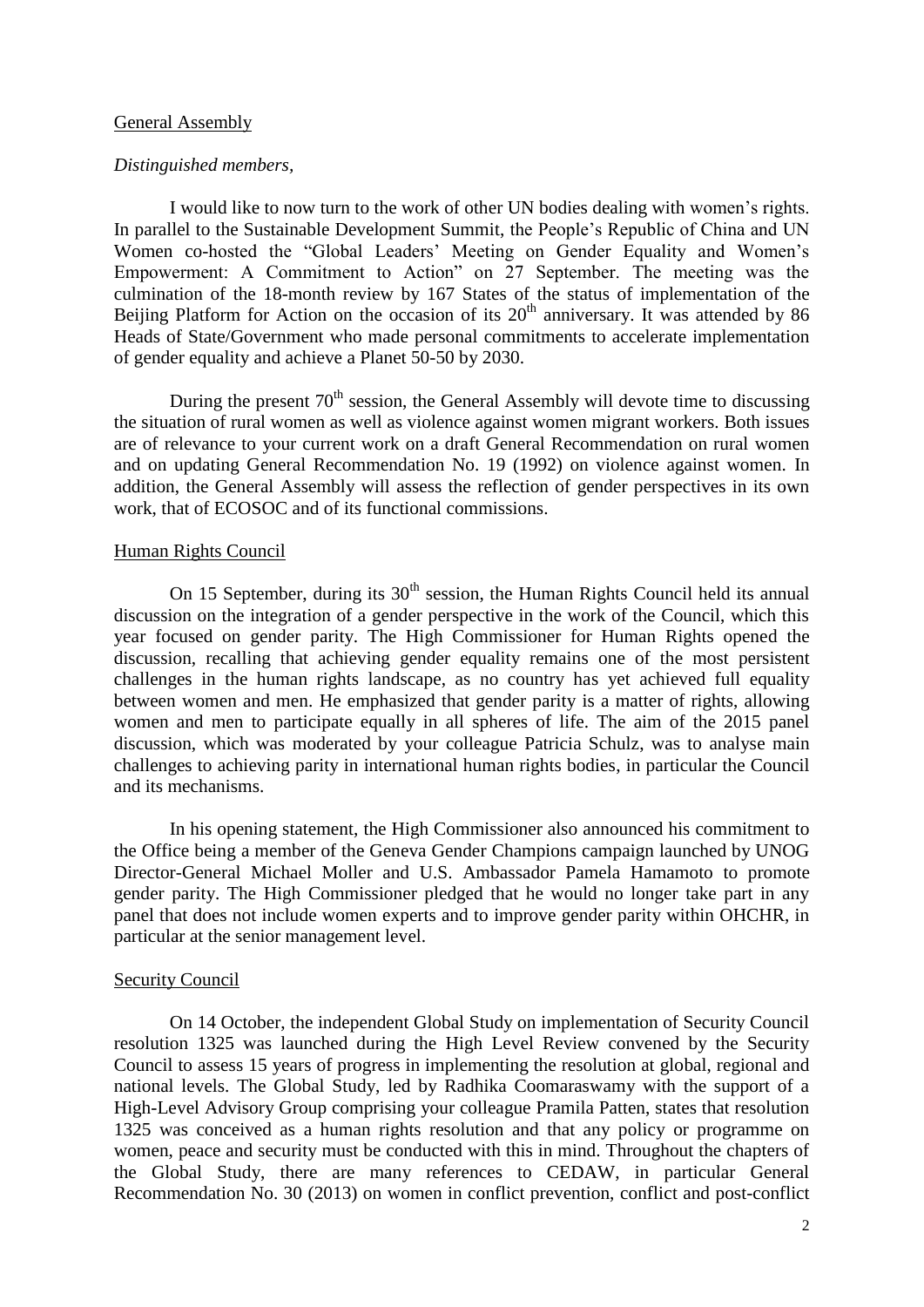situations, as well as to other treaty bodies, relevant special procedures and the work of the UPR. Chapter 12 of the Global Study explores the role of human rights mechanisms, in particular CEDAW, in holding Member States accountable for human rights obligations relating to the women, peace and security agenda. The Global Study also contains a checklist of questions for States parties reporting to CEDAW that are based on General Recommendation No. 30. It is noteworthy that this year's report of the Secretary-General on women, peace and security calls for another High Level Review in 2020.

The Security Council also adopted resolution 2242 on women, peace and security, which reaffirms the obligations of States parties to the CEDAW Convention and its Optional Protocol, notes General Recommendation No. 30 and contains strong language on access to justice for women in conflict and post-conflict situations.

A panel discussion with Pramila Patten on the complementarity between CEDAW and UNSCR 1325 was organized by the Global Network of Women Peacebuilders (GNWP), the Permanent Mission of Switzerland to the UN and UN Women on 12 October.

# Treaty body strengthening

In resolution 68/268, the General Assembly decided to review the entire human rights treaty body system by 2020. In that regard, you should be aware that one important outcome of the Chairpersons' meeting last June was the call of the Minister of Foreign Affairs of Costa Rica for academic institutions across the world to begin a reflection on options for the further strengthening of the human rights treaty body system. Such reflection can build on the successfully concluded treaty body strengthening process, and will form a timely contribution to the General Assembly's 2020 review.

# Your  $62<sup>nd</sup>$  session

# *Distinguished members of the Committee,*

With the week of additional meeting time granted under General Assembly resolution 68/268, this will be your first four-week session. Accordingly, your agenda for the  $62<sup>nd</sup>$ session is particularly heavy. You will conduct dialogues with eleven States parties; meet with UN bodies and specialized agencies, other international organizations, NGOs and NHRIs; hold an informal joint meeting with the Human Rights Committee; and work on a host of other items related to general recommendations such as the one on rural women, individual communications and inquiries under the Optional Protocol. You will also convene a panel discussion on "Connecting CEDAW and the Women, Peace and Security Agenda", continue discussing the implementation of GA resolution 68/268 on treaty body strengthening, and explore ways and means of contributing to the follow-up and review of target 5.1 of the 2030 Agenda on ending all forms of discrimination against women and girls.

Before I conclude, allow me to congratulate on behalf of OHCHR your colleague Feride Acar, who in September was elected as the first President of the Group of Experts on Action against Violence against Women and Domestic Violence (GREVIO) monitoring the Council of Europe Convention on Preventing and Combating Violence against Women and Domestic Violence (the Istanbul Convention).

I intend with your consent to participate in as much of your session as possible, to learn from you, understand your expectations and of course provide support to my